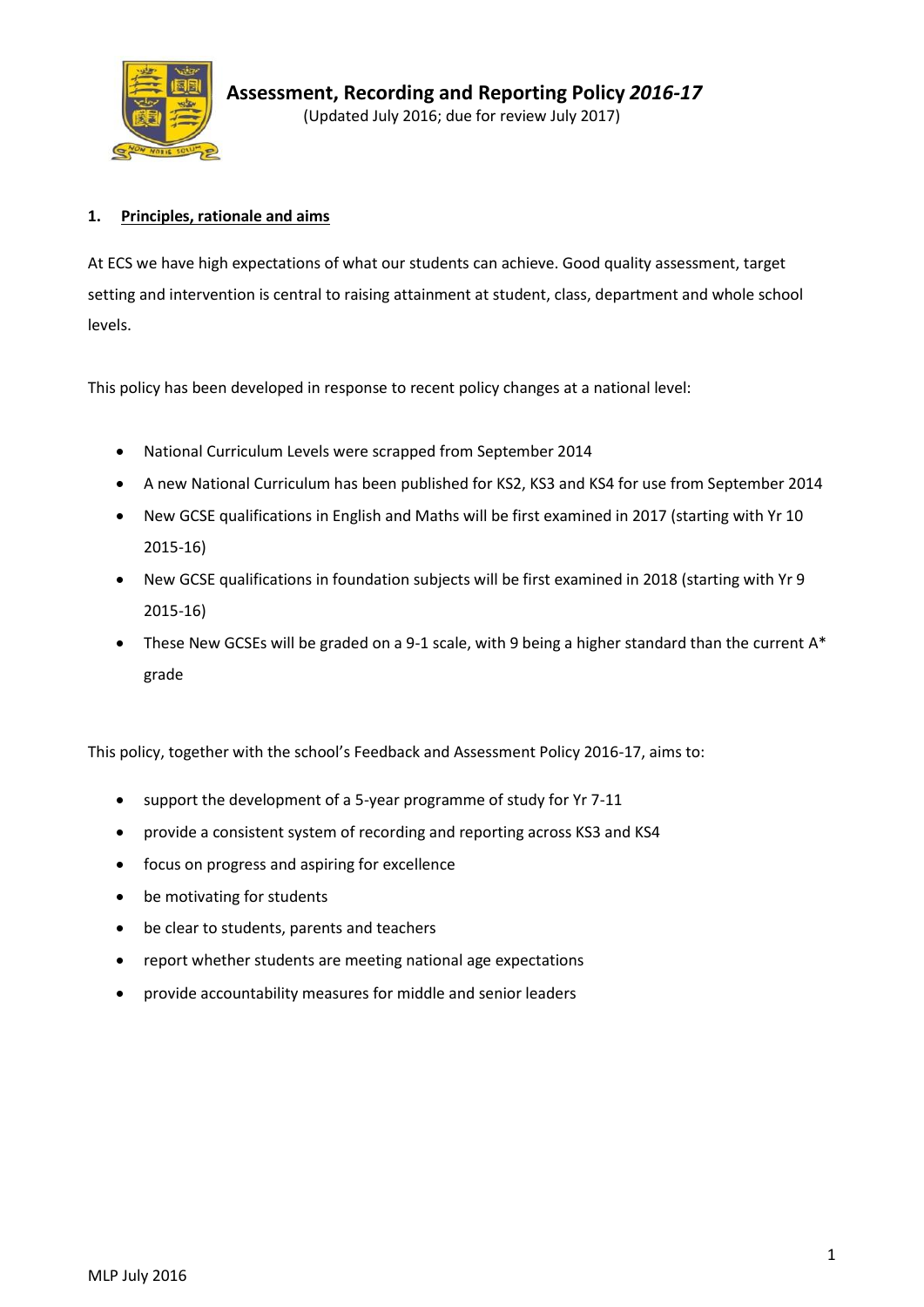## **2. The New GCSE 9-1 scale**

In 2015, the DfE published guidance of how the New GCSE 9-1 grades will initially align with old GCSE grades, which is summarised in Table 1. The DfE has advised that the new Grade 5 will be the new minimum expected standard at the end of KS4. This will be aligned to international standards, which potentially means that the skills and knowledge required for a Grade 5 may change over time.

| Old NC | <b>Old GCSE</b> | <b>New GCSE</b> | <b>Notes</b>                                                                                                                                                                                                         |
|--------|-----------------|-----------------|----------------------------------------------------------------------------------------------------------------------------------------------------------------------------------------------------------------------|
| Level  | grade           | grade           |                                                                                                                                                                                                                      |
| n/a    |                 | 9               | The top 20 per cent of those who get grade 7 or<br>above will get a grade 9.                                                                                                                                         |
| n/a    | $A^*$           | 8               | (details to be confirmed - probably the next 40%<br>of those who get grade 7 or better)                                                                                                                              |
| n/a    | Α               | 7               | Broadly the same proportion of students will<br>achieve a grade 7 and above as currently achieve a<br>grade A and above.<br>The bottom of new grade 7 will be closely aligned<br>with the bottom of current grade A. |
| 8a     | <b>B1</b>       |                 |                                                                                                                                                                                                                      |
| 8b     | <b>B2</b>       | 6               |                                                                                                                                                                                                                      |
| 8c     | B <sub>3</sub>  |                 | Grade 5 will be positioned in the top third of the<br>marks for a current grade C and the bottom third                                                                                                               |
| 7a     | C1              | 5               | of the marks for a current grade B. This will mean<br>it will be of greater demand than the present<br>grade C                                                                                                       |
| 7b     | C <sub>2</sub>  |                 | Broadly the same proportion of students will<br>achieve a grade 4 and above as currently receive a                                                                                                                   |
| 7c     | C <sub>3</sub>  | 4               | grade C and above.<br>The bottom of new grade 4 will be closely aligned<br>to the bottom of current grade C.                                                                                                         |
| 6a     | D <sub>1</sub>  |                 | (details to be confirmed)                                                                                                                                                                                            |
| 6b     | D <sub>2</sub>  |                 |                                                                                                                                                                                                                      |
| 6c     | D <sub>3</sub>  | 3               |                                                                                                                                                                                                                      |
| 5a     | E1              |                 |                                                                                                                                                                                                                      |
| 5b     | E <sub>2</sub>  |                 | (details to be confirmed)                                                                                                                                                                                            |
| 5c     | E <sub>3</sub>  | $\overline{2}$  |                                                                                                                                                                                                                      |
| 4a     | F <sub>1</sub>  |                 |                                                                                                                                                                                                                      |
| 4b     | F <sub>2</sub>  |                 |                                                                                                                                                                                                                      |
| 4c     | F <sub>3</sub>  |                 |                                                                                                                                                                                                                      |
| 3a     | G <sub>1</sub>  |                 |                                                                                                                                                                                                                      |
| 3b     | G <sub>2</sub>  | $\mathbf 1$     | The bottom of new grade 1 will be closely aligned                                                                                                                                                                    |
| 3c     | G <sub>3</sub>  |                 | to the bottom of current grade G                                                                                                                                                                                     |
|        | U               | U               |                                                                                                                                                                                                                      |

*Table 1: Equivalence of old NC Levels, old GCSE grades and new GCSE grades*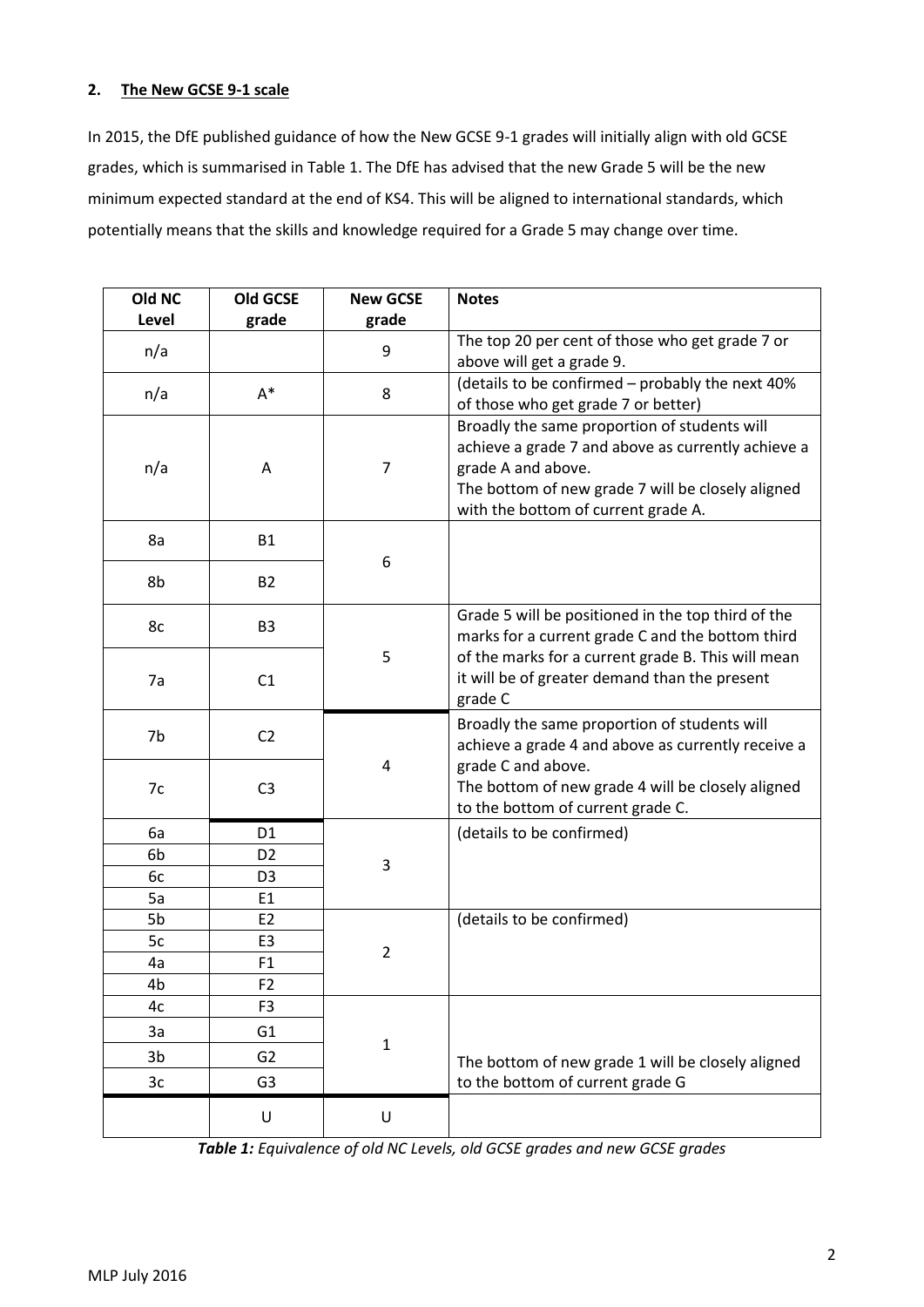### **3. Age Expectations**

KS2 Levels (and/or CATS, reading tests, etc.) are used to place students into five attainment bands for English and Maths, outlined in Table 2. Foundation subjects will, by agreement, use the English or Maths band for tracking purposes, or use a band assigned following a base-line assessment at the start of Year 7 (see Table 4).

| <b>Band</b>  | Colour | Old KS <sub>2</sub> | <b>New KS2</b> | <b>Description</b>                          | <b>GCSE indicators</b> |
|--------------|--------|---------------------|----------------|---------------------------------------------|------------------------|
|              |        | <b>Levels</b>       | <b>Scores</b>  |                                             |                        |
| Excellence   |        | 6                   | 115-120        | Working significantly above age expectation | $8-9$ or $A^*$         |
| Secure       |        | 5                   | 109-114        | Working <b>above</b> age expectation        | 6-7 or A/B1/B2         |
| Developing   |        | 4                   | 100-108        | Working at age expectation                  | 5 or B3/C1             |
| Foundation   |        | 3                   | 92-96          | Working below age expectation               | 4 or C2/C3/D           |
| Intervention |        | 2 or below          | 80-91          | Working significantly below age expectation | 1-3 or $E/F/G$         |

### *Table 2: The five attainment bands*

Age expectations (shown Green) for each Year have been produced using a scale progressing from the expected standards at KS2 (an old NC Level 4) to the expected standard at KS4, a Grade 5 on the new GCSE scale. See Table 3.

### **4. Curriculum planning and Life without Levels**

Faculties and departments will use the Table 3 below to map the new National Curriculum and exam specifications to the 9-1 scale by cross referencing with old NC Levels and exam specifications.

The starting point is for each subject area to identify the core knowledge and skills that students will need to master in order to be successful at GCSE. This will be based on the knowledge and skills that subject staff know to be key to success in KS4 and also link to the new National Curriculum programmes of study. This information can then be used to plan backwards, developing a curriculum for Years 7 to 11.

The introduction of the 9-1 GCSE scale and the scrapping of NC Levels represent an opportunity to develop a consistent system of tracking attainment and progress across KS3 and KS4. At ECS we will use the 9-1 scale for all year groups in both Key Stages. To avoid talking about potentially low and demotivating GCSE grades in Year 7 and 8, we will talk about "Steps" rather than "Grades". However, when planning the curriculum, Faculties must ensure that a Step 3 is equivalent to a Grade 3 in terms of skills and knowledge.

We will continue to split Steps and Grades into three sub-Steps or sub-Grades, using the a/b/c notation to support closer monitoring and target setting.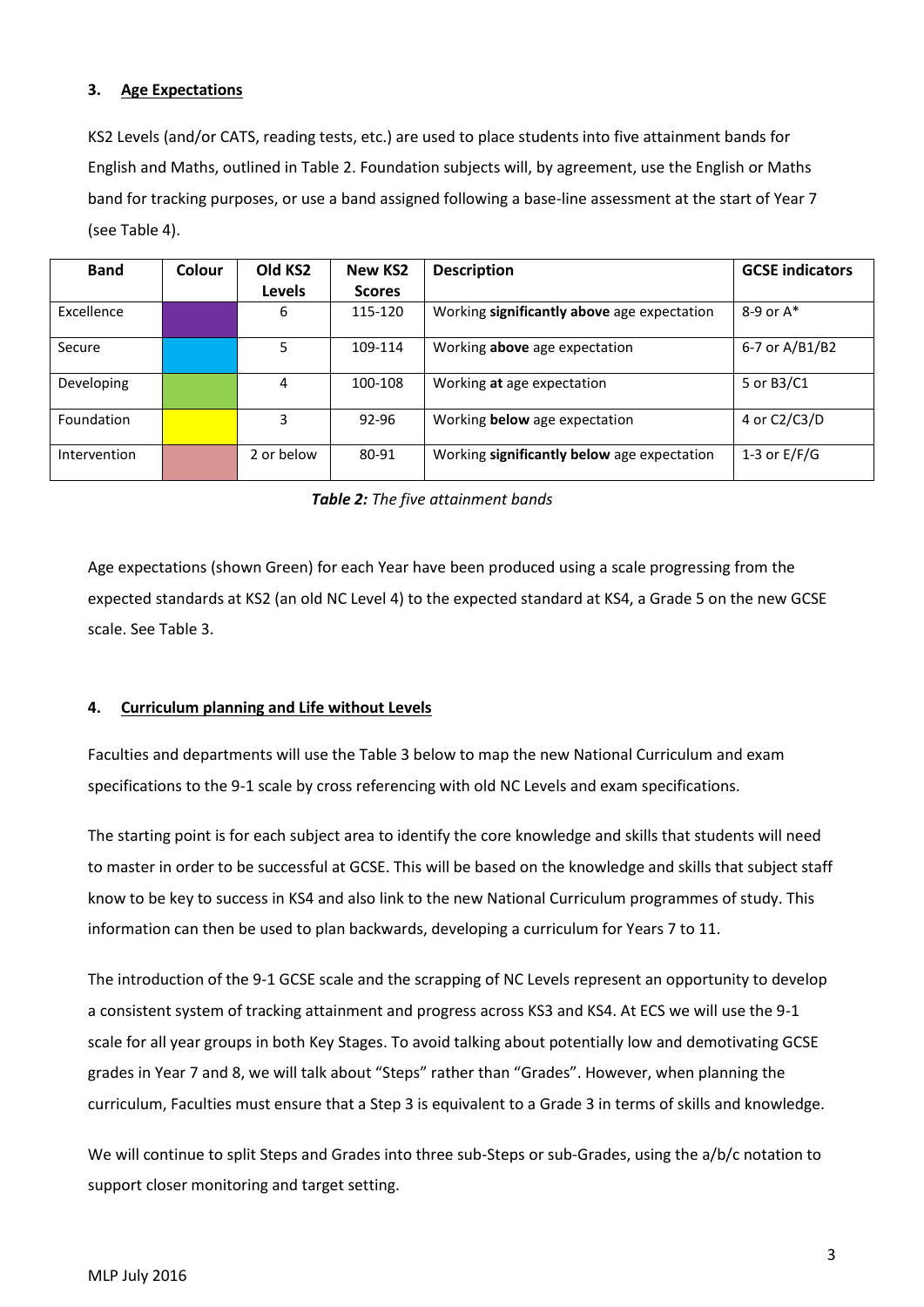| <b>New</b><br><b>KS2 Score</b> | Old NC<br>Level      | Old GCSE<br>grade                | New KS3<br>ECS 'Step'            | <b>New KS4</b><br><b>GCSE</b> grade | $Yr$ 6 | Yr 7 | Yr 8 | Yr 9 | <b>Yr 10</b> | Yr11 |
|--------------------------------|----------------------|----------------------------------|----------------------------------|-------------------------------------|--------|------|------|------|--------------|------|
|                                |                      |                                  |                                  | g9a                                 |        |      |      |      |              |      |
|                                | n/a                  | n/a                              |                                  | g9b                                 |        |      |      |      |              |      |
|                                |                      |                                  |                                  | g9c                                 |        |      |      |      |              |      |
|                                |                      | $\mathsf{A}^*1$                  |                                  | g8a                                 |        |      |      |      |              |      |
|                                | n/a                  | $A^*2$                           |                                  | g8b                                 |        |      |      |      |              |      |
|                                |                      | $A^*3$                           |                                  | g8c                                 |        |      |      |      |              |      |
|                                |                      | A1                               |                                  | g7a                                 |        |      |      |      |              |      |
|                                | n/a                  | A2                               |                                  | g7b                                 |        |      |      |      |              |      |
|                                |                      | A3                               |                                  | g7c                                 |        |      |      |      |              |      |
| n/a                            | 8a                   | <b>B1</b>                        | s6a                              | g6a                                 |        |      |      |      |              |      |
|                                | 8b                   | <b>B2</b>                        | s6b                              | g6b                                 |        |      |      |      |              |      |
|                                |                      |                                  | s6c                              | g6c                                 |        |      |      |      |              |      |
|                                | $8\mathrm{c}$        | B3                               | s5a                              | g5a                                 |        |      |      |      |              |      |
|                                |                      |                                  | s5b                              | g5b                                 |        |      |      |      |              |      |
|                                | 7a                   | $\mathsf{C1}$                    | $\sf s5c$                        | g5c                                 |        |      |      |      |              |      |
|                                | $7\mathrm{b}$        | $\mathsf{C2}$                    | s4a                              | g4a                                 |        |      |      |      |              |      |
|                                |                      |                                  | s4b                              | g4b                                 |        |      |      |      |              |      |
|                                | $7\mathrm{c}$        | $\mathsf{C}3$                    | s4c                              | g4c                                 |        |      |      |      |              |      |
| 118-120                        | 6a                   | $\mathsf{D1}$                    | s3a                              | g3a                                 |        |      |      |      |              |      |
| 115-117                        | 6b<br>$6\mathrm{c}$  | D <sub>2</sub><br>D <sub>3</sub> | $\ensuremath{\mathsf{s3b}}$      | g3b                                 |        |      |      |      |              |      |
| 112-114                        | 5a                   | E1                               | s3c                              | g3c                                 |        |      |      |      |              |      |
| 109-111                        | ${\sf 5b}$<br>5c     | E <sub>2</sub><br>E3             | s2a                              | g2a                                 |        |      |      |      |              |      |
| 106-108                        | 4a                   | F1                               | s2b                              | g2b                                 |        |      |      |      |              |      |
| 103-105                        | 4b                   | F <sub>2</sub>                   | s2c                              | g2c                                 |        |      |      |      |              |      |
| $100 - 102$                    | 4c                   | F3                               | s1a                              | g1a                                 |        |      |      |      |              |      |
| 96-99                          | 3a<br>3 <sub>b</sub> | G1<br>G2                         | s1b                              | g1b                                 |        |      |      |      |              |      |
| 92-95                          | $3\mathrm{c}$        | G <sub>3</sub>                   | s1c                              | $\verb g1 c $                       |        |      |      |      |              |      |
| 88-91                          | 2a                   | $\sf U$                          | sTa                              | gU                                  |        |      |      |      |              |      |
| 84-87                          | 2b                   | $\sf U$                          | $\mathsf{s}\mathsf{T}\mathsf{b}$ | gU                                  |        |      |      |      |              |      |
| $80 - 83$                      | 2c                   | $\sf U$                          | ${\sf sTc}$                      | gU                                  |        |      |      |      |              |      |

*Table 3: Age expectations from Year 6-11 with Steps / Grades*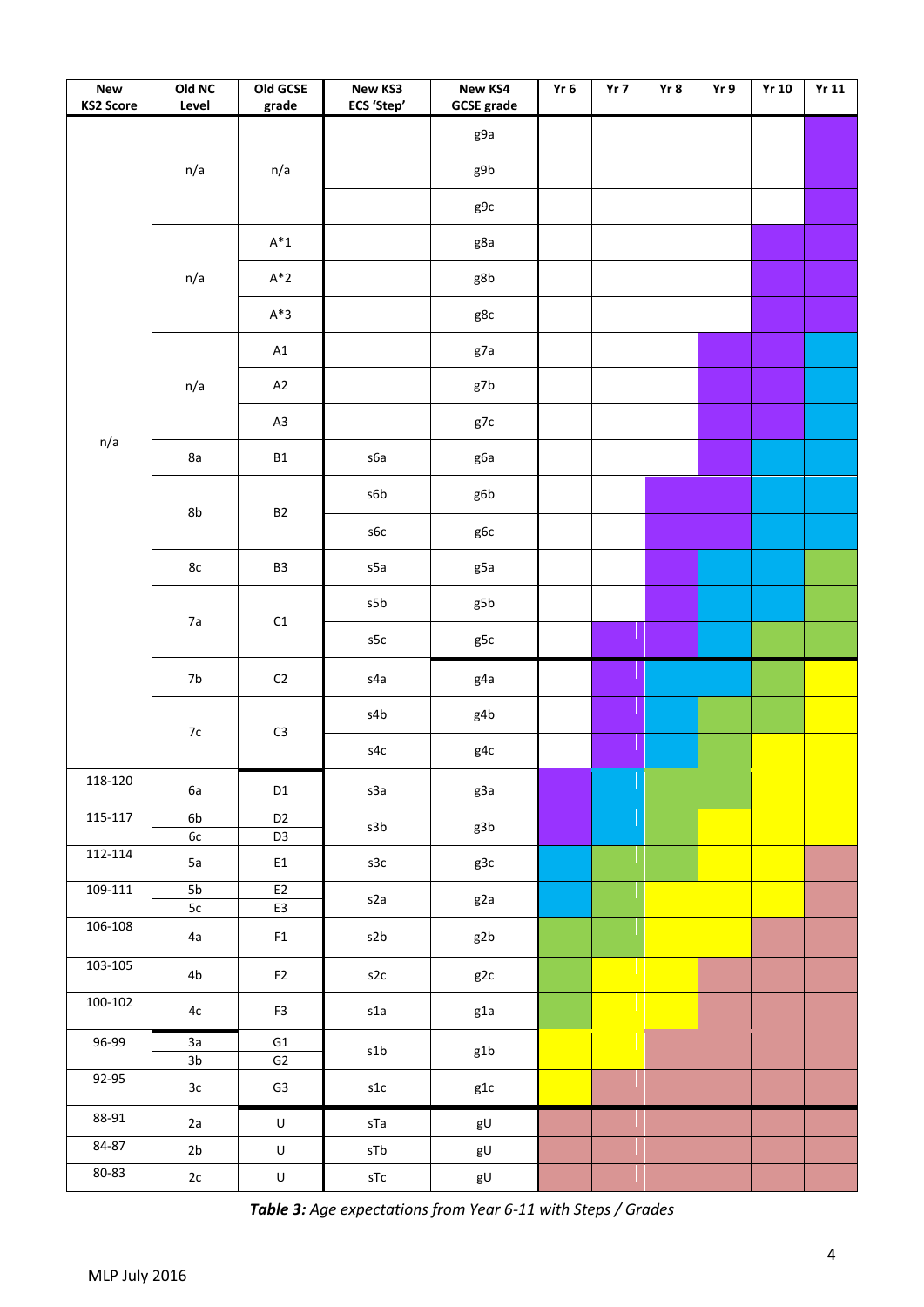## **5. Target Setting**

**Key Stage 3 (Years 7&8):** In each subject, students will be given a Target Step (TS), within their assigned band for the end of Yr 8, and a Challenge Step (CS), two sub-Steps higher.

**Key Stage 4 (Years 9-11):** In each subject, students will be given a Target Grade (TG), within their assigned band for the end of Yr 11, and a Challenge Grade (CG), one grade higher.

Table 4 outlines which band will be used for target-setting and tracking purposes for each subject, for both KS3 and KS4.

| <b>KS2 English used</b> | <b>KS2 Maths used</b>   | <b>KS2 English and Maths</b> | Year 7 baseline       |
|-------------------------|-------------------------|------------------------------|-----------------------|
|                         |                         | average used                 | assessment used       |
| English                 | Maths                   | All Sciences                 | Art                   |
| English Literature      | Economics               | <b>Business Studies</b>      | Photography           |
| History                 | <b>Computer Science</b> | Geography                    | Drama                 |
| All MFLs                |                         | Product Design (KS4)         | Music                 |
| Citizenship             |                         | Food (KS4)                   | <b>PE</b>             |
| <b>HSC</b>              |                         | Textiles (KS4)               | DT and Textiles (KS3) |
| R&L                     |                         |                              |                       |
| <b>Media Studies</b>    |                         |                              |                       |
| Sociology               |                         |                              |                       |

*Table 4: Data used to assign an attainment band by subject*

**Key Stage 5 (Years 12-14):** In each subject, students will be given a Target Grade (TG) using UK Plus (LAT) predictions, based on KS4 data, so that a student achieving their target will attain in the top 25% of students nationally. Students will also be given a Challenge Grade (CG), one grade higher than the associated Target Grade.

As the school will be judged on the progress made from KS2-4 and KS4-5, Target Grades may only be revised *upwards*, using assessment evidence. In addition, teachers and parents should encourage students to work towards their Challenge Grade where possible, thus ensuring every student has a target that has an element of stretch and challenge.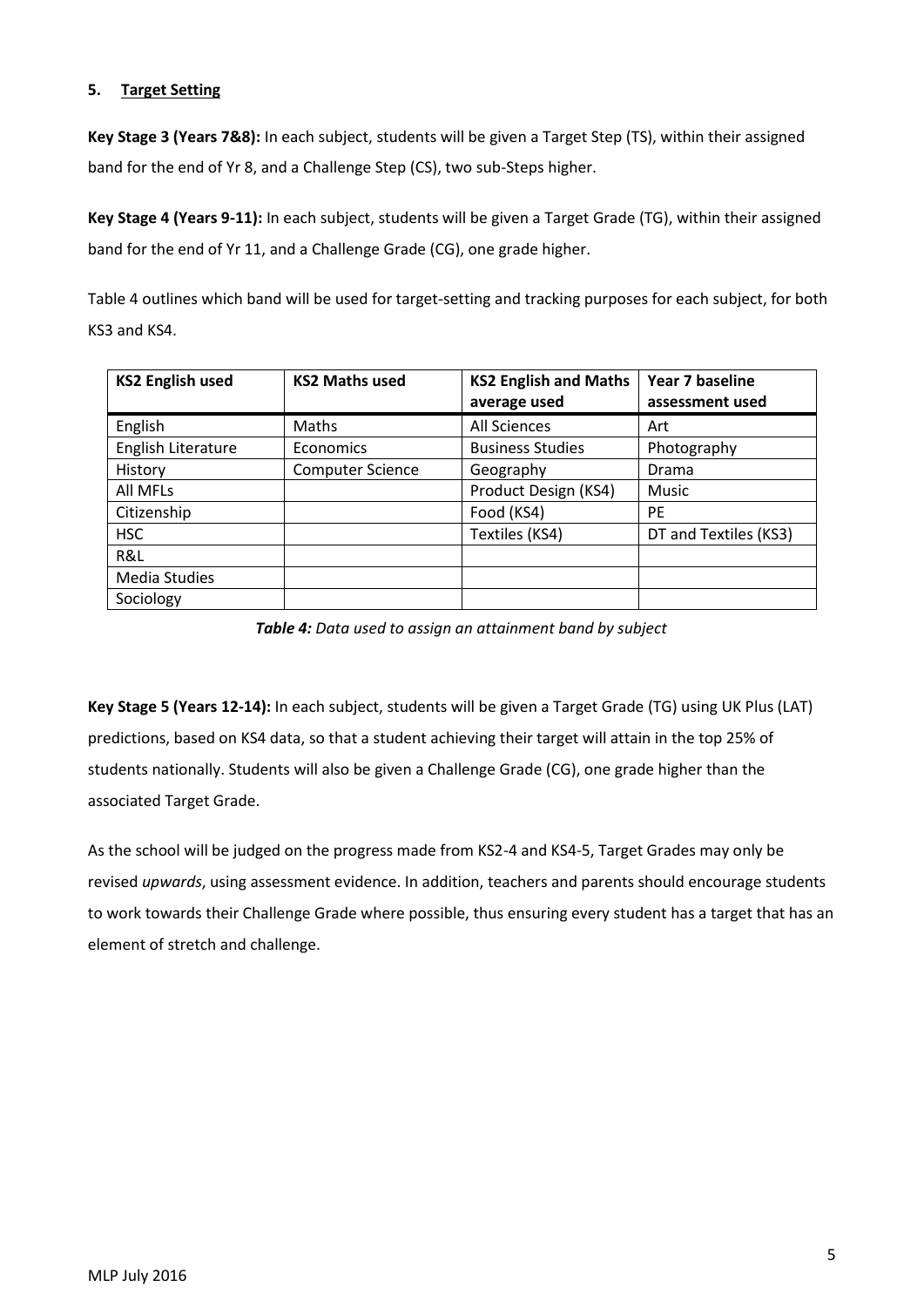### **6. Tracking progress and reporting to parents**

For each Key Stage, there are four 'Assessment Periods' in an academic year (see Table 5). Each of these is followed by a 'Data Window' during which staff report attainment and progress data for each student (see Table 6). Once a year each student will also receive a brief written comment summarising achievement and a brief written target. This data, along with attendance data, is used to produce Student Profiles, which act as records of attainment and progress across the year (see Appendix 1 and 2).

| DATA WINDOWS 2016-2017               |                                                                                                                |                      |                     |                                                         |  |  |  |  |  |  |  |  |
|--------------------------------------|----------------------------------------------------------------------------------------------------------------|----------------------|---------------------|---------------------------------------------------------|--|--|--|--|--|--|--|--|
|                                      | KS4/5 Year 10, 11, 12 & 13                                                                                     |                      |                     |                                                         |  |  |  |  |  |  |  |  |
|                                      | Data Window 1                                                                                                  | Data Window 2        | Data Window 3       | Data Window 4<br>Year 10 & 12 (L3<br><b>BTECS)</b> only |  |  |  |  |  |  |  |  |
| <b>Assessment period</b>             | Weeks $1 - 6$                                                                                                  | Weeks $7 - 14$       | Weeks 15-24         | Weeks 25-36                                             |  |  |  |  |  |  |  |  |
| Data window dates                    | $17/10/16 - 2/11/16$                                                                                           | $19/12/16 - 11/1/17$ | $13/3/17 - 23/3/17$ | $26/6/17 - 5/7/17$                                      |  |  |  |  |  |  |  |  |
| <b>Profiles issued</b>               | w/b 7/11/16 Yr11<br>w/b 14/11/16 Yr10, 12 & 13                                                                 | w/b 23/1/17          | w/b 17/4/17         | w/b 17/7/17                                             |  |  |  |  |  |  |  |  |
| <b>Subject Teacher comments</b>      | Year 10                                                                                                        | Year 11 & 13         | Year 12             |                                                         |  |  |  |  |  |  |  |  |
| <b>Parents Evenings</b>              | $6^{th}$ Form Open Evening - 24/11/15<br>$6^{th}$ Form $-08/12/16$<br>Year 11 - 10/11/16<br>Year 10 - 27/04/17 |                      |                     |                                                         |  |  |  |  |  |  |  |  |
| <b>Curriculum Evenings</b>           | Year 11 - 19/01/17<br>Year 10 - 25/05/17                                                                       |                      |                     |                                                         |  |  |  |  |  |  |  |  |
| KS3/4 Year 7, 9 & 8                  |                                                                                                                |                      |                     |                                                         |  |  |  |  |  |  |  |  |
|                                      | Data Window 1                                                                                                  | Data Window 2        | Data Window 3       | Data Window 4                                           |  |  |  |  |  |  |  |  |
| <b>Assessment period</b>             | Weeks $1 - 9$                                                                                                  | Weeks 10-19          | Weeks 20-28         | Weeks 29-36                                             |  |  |  |  |  |  |  |  |
| Data window dates                    | $14/11/16 - 23/11/16$                                                                                          | $30/1/17 - 08/2/17$  | $24/4/17 - 3/5/17$  | $26/6/17 - 5/7/17$                                      |  |  |  |  |  |  |  |  |
| <b>Profiles issued</b>               | w/b 5/12/16                                                                                                    | w/b 27/2/17          | w/b 15/5/17         | w/b 17/7/17                                             |  |  |  |  |  |  |  |  |
| <b>Subject Teacher comments</b>      | Year 9                                                                                                         | Year 8               | Year 7              |                                                         |  |  |  |  |  |  |  |  |
| <b>Parents Evenings</b>              | Year $9 - 18/05/17$<br>Year $8 - 30/03/17$<br>Year 7 - 02/03/17                                                |                      |                     |                                                         |  |  |  |  |  |  |  |  |
| <b>Curriculum Evenings</b>           | Year $9 - 17/11/16$<br>Year $8 - 16/03/17$<br>Year 7-01/12/16                                                  |                      |                     |                                                         |  |  |  |  |  |  |  |  |
| <b>ACADEMIC REVIEW DAYS</b>          |                                                                                                                |                      |                     |                                                         |  |  |  |  |  |  |  |  |
| ARD 1-22/09/16<br>ARD $2 - 24/01/17$ |                                                                                                                |                      |                     |                                                         |  |  |  |  |  |  |  |  |

*Table 5: Assessment Cycle and Data Windows schedule 2016-17*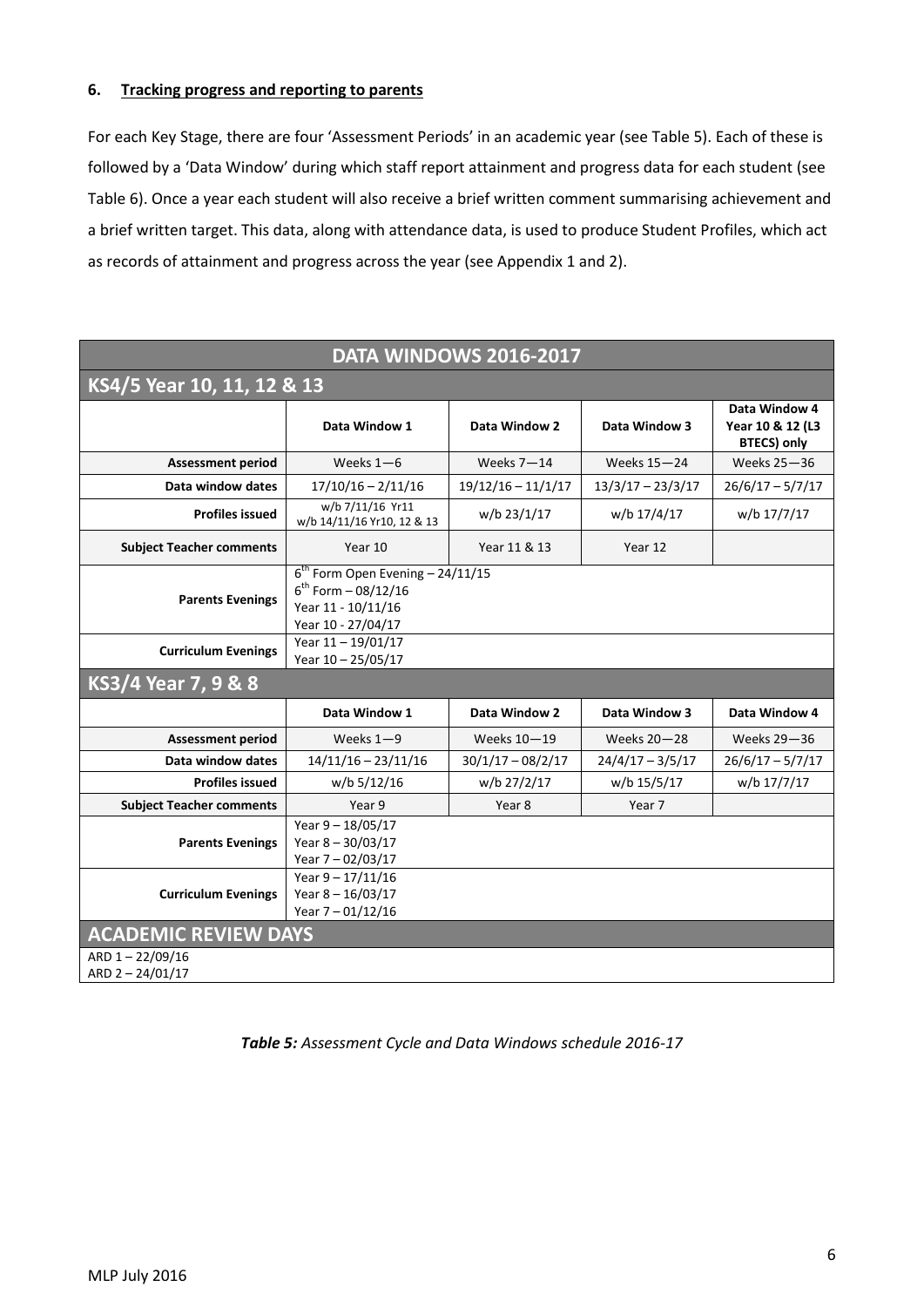| <b>KS</b> | Staff record                         | The school reports to parents                          |
|-----------|--------------------------------------|--------------------------------------------------------|
| 3         | Effort Grade (prepopulated)          | Effort Grade (Table 7)                                 |
|           | Working at Grade (WaS)               | WaS & attainment relative to age expectation (Table 3) |
|           | Predicted Grade (PS)                 | Predicted Step for end of KS3 (Table 8)                |
|           | Comment / Target (yearly)            | Comment / Target (yearly)                              |
| 4         | Effort Grade ( <i>prepopulated</i> ) | Effort Grade (Table 7)                                 |
|           | Working at Grade (WaG)               | WaG & attainment relative to age expectation (Table 3) |
|           | Predicted Grade (PG)                 | Predicted Grade for end of KS4 (Table 8)               |
|           | Comment / Target (yearly)            | Comment / Target (yearly)                              |
| 5         | Effort Grade (prepopulated)          | Effort Grade (Table 7)                                 |
|           | Working at Grade (WaG)               | Working at Grade (WaG)                                 |
|           | Predicted Grade (PG)                 | Predicted Grade for end of KS5                         |
|           | Comment / Target (yearly)            | Comment / Target (yearly)                              |

*Table 6: Reporting requirements for teachers*

The **Effort Grade** scale is shown in Table 7. The link to Class Points is also shown; effort grades are prepopulated in Data Window marksheets using these criteria.

| <b>Effort</b>        | Colour | <b>Class Points</b>                     |
|----------------------|--------|-----------------------------------------|
| Excellent            |        | 75% 3s, 100% 2/3s, no 8/9               |
| Very good            |        | 50% 3, 100% 2/3s, no 8/9                |
| Good                 | G      | 90% 2/3s, 10% and less 1s, no 8/9       |
| Requires improvement | R      | Does not meet any of the other criteria |
| Unsatisfactory       | U      | More than 15% 8/9                       |

*Table 7: Effort indicators*

**Working at Steps / Grades** (WaS / WaG) are professional judgements by class teachers of current performance, based on a range of evidence such as assessed pieces of work, classwork, homework, ISBLs and internal test scores collected over each 'Assessment Period' (dates outlined in Table 5). Working at Steps / Grades are a way of demonstrating and monitoring progression over time and should be considered along-side Predicted Steps / Grades, discussed below.

Working at Steps / Grades will be coloured (in SIMS marksheets and on Student Profiles) according to attainment relative to age expectations. See Tables 2 and 3 above.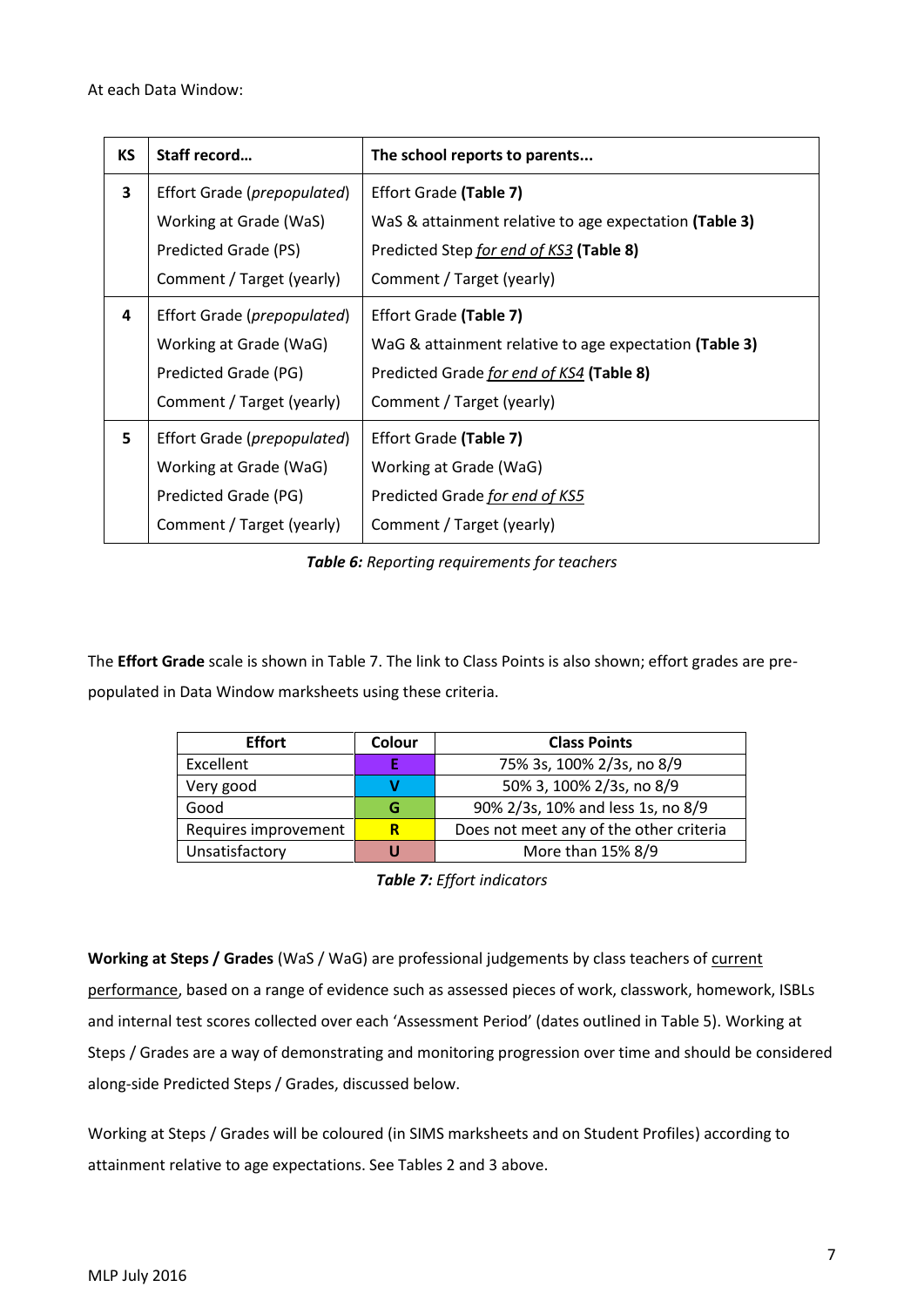In KS3, a **Predicted Step (PS)** is the Step that a teacher thinks a student will achieve at the end of Year 8, based on their current performance. In KS4 and KS5 a **Predicted Grade (PG)**, this is the Grade that a teacher thinks a student will achieve in their examinations based on current performance. These are professional judgements and based on a range of evidence collected to date, such as assessed pieces of work, internal test scores, application and attitude in class, quality of homework and, finally, ability to progress further over the rest of the year / course. Predicted Steps / Grades can go up as well as down but should be as precise as possible to ensure interventions are targeted appropriately and that whole-school statistics are as reliable.

*For most students at Key Stages 3 and 4, at each Data Window a PS / PG should represent 2 sub-Steps or 2 sub-Grades of progress per year beyond the current WaS / WaG. This is assuming that a student is working well (i.e. 'Good' effort). Students with 'Very Good' or 'Excellent' effort may be predicted to make more progress, whilst those with 'satisfactory' or 'unsatisfactory' effort may be predicted to make less progress. See examples in the Student Profiles in the Appendices.*

Predicted Steps / Grades will be coloured (in SIMS marksheets and on Student Profiles) by comparing with Target Steps / Grades and using the system summarised in Table 8.

| <b>Predicted Step (KS3)</b>            | Colour | <b>Predicted Grades (KS4)</b>    |
|----------------------------------------|--------|----------------------------------|
| <b>Excellent progress:</b> on track to |        | Excellent progress: on track to  |
| achieve Challenge Step                 |        | achieve Challenge Grade          |
| Very good progress: on track to        |        | Very good progress: on track to  |
| exceed Target Step                     |        | exceed Target Grade              |
| Good progress: on track to achieve     |        | Good progress: on track to       |
| <b>Target Step</b>                     |        | achieve Target Grade             |
| Progress towards Target Step           |        | Progress towards Target Grade    |
| requires improvement                   |        | requires improvement             |
| Progress towards Target Step is        |        | Progress towards Target Grade is |
| unsatisfactory                         |        | unsatisfactory                   |

*Table 8: Progress indicators*

### **7. BTEC qualifications**

The DfE have recently provided clarification on how Level 1 and Level 2 BTEC qualifications will align with the 9-1 GCSE scale (Table 9). However, these may be subject to change.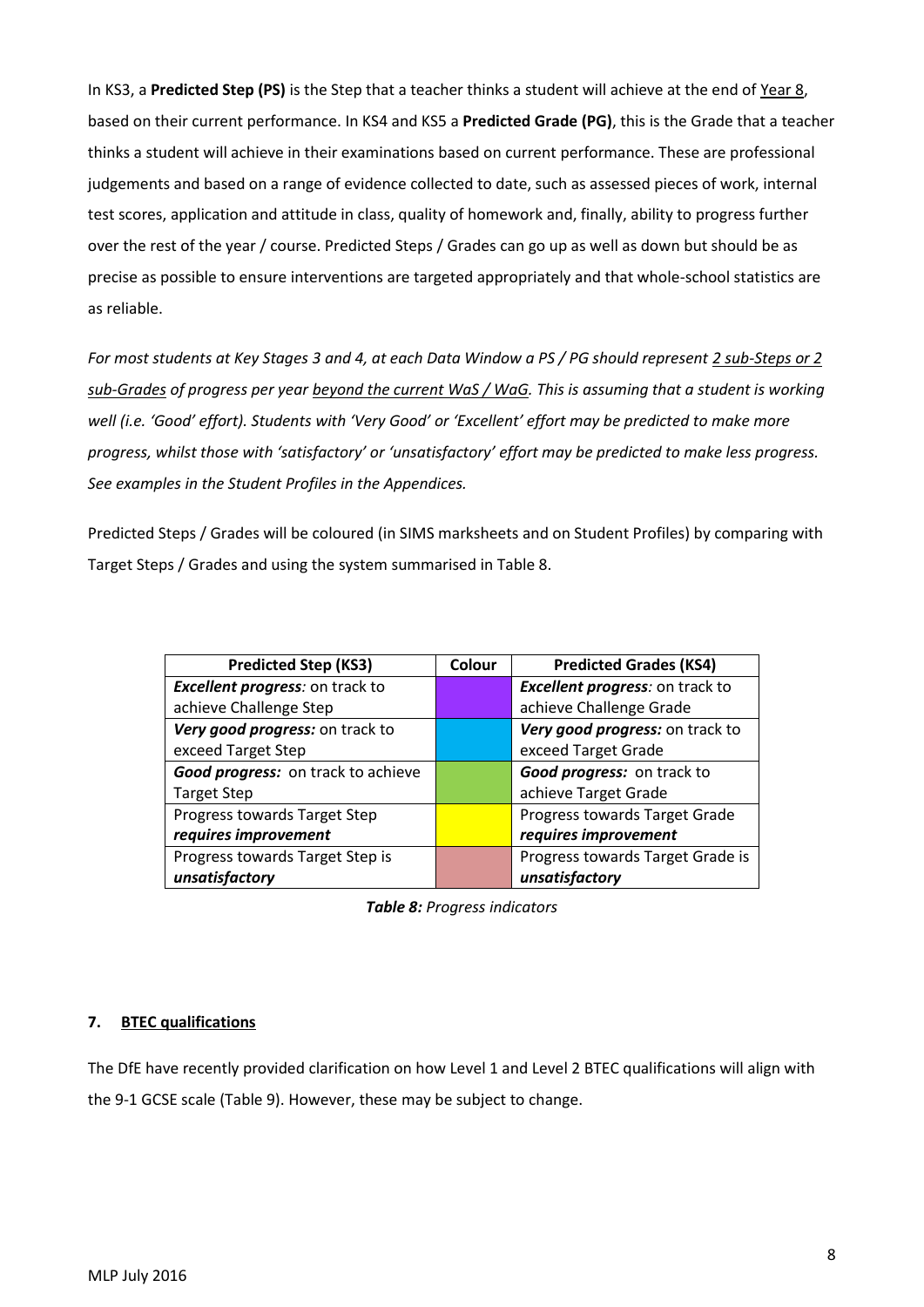| <b>BTEC First Award</b><br>Grade | <b>GCSE points</b><br>equivalent |
|----------------------------------|----------------------------------|
| Level 2 Distinction*             | 8.5                              |
| Level 2 Distinction              |                                  |
| Level 2 Merit                    | 5.5                              |
| Level 2 Pass                     |                                  |
| Level 1 Pass                     | 1.75                             |

*Table 9: BTEC and new GCSE equivalence*

Therefore, we can use the same 5 attainment bands for BTEC courses (Table 10). Notice, however, that a Level 2 Pass is no longer considered to be meeting national age expectation as it is aligned with a GCSE grade 4.

| <b>Band</b>  | Colour | Old KS2       | <b>New KS2</b> | <b>Description</b>                          | <b>BTEC</b> indicators |
|--------------|--------|---------------|----------------|---------------------------------------------|------------------------|
|              |        | <b>Levels</b> | <b>Scores</b>  |                                             |                        |
| Excellence   |        | 6 oe          | 115-120        | Working significantly above age expectation | $L2$ DN <sup>*</sup>   |
| Secure       |        | 5 oe          | 109-114        | Working <b>above</b> age expectation        | L <sub>2</sub> DN      |
| Developing   |        | 4 oe          | 100-108        | Working at age expectation                  | L <sub>2</sub> MT      |
| Foundation   |        | 3 oe          | 92-96          | Working below age expectation               | L <sub>2</sub> PS      |
| Intervention |        | 2 oe          | 91 or below    | Working significantly below age expectation | L <sub>1</sub> PS      |

*Table 10: the five attainment bands for BTEC courses*

### **8. Prior Attainment Data**

At the start of the academic year (or as soon as the information is made available), class teachers will be issued with all relevant prior attainment data for the students they teach via SIMS marksheets. This will include the following:

 **Key Stage 3 (Years 7 & 8):** Key Stage 2 Test results; CAT scores; Step attained at the end of the previous academic year; Target Steps and Challenge Steps for the end of Key Stage 3; reading age; relevant SEN and EAL information; Able, Gifted & Talented information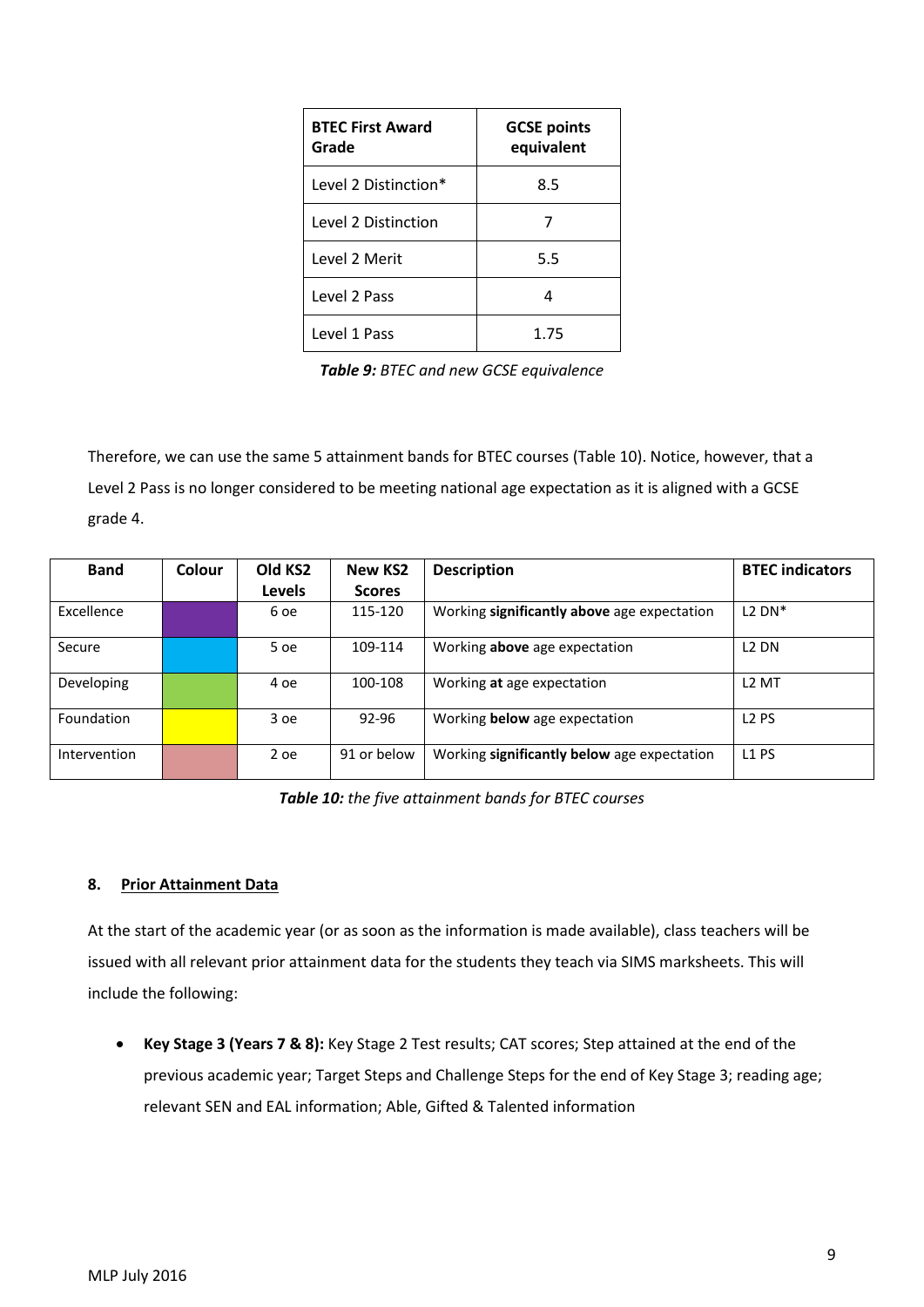- **Key Stage 4 (Years 9-11):** Teacher Assessment Steps for the end of KS3 (Year 8); predicted grade attained at the end of the previous academic year; Target grades and Challenge Grades for the end of the course; reading age; relevant SEN and EAL information; Able, Gifted & Talented information
- **Key Stage 5 (Years 12-14):** End of Key Stage 4 GCSE and BTEC results; AS Results; predicted grades attained at the end of the previous academic year; Target grades and Challenge Grades for the end of the course; reading age; relevant SEN and EAL information; Able, Gifted & Talented information

## **9. Monitoring**

Middle leaders should make sure that:

- clear assessment guidelines for staff are in place
- teachers use assessment information to inform their planning and support differentiated activities for individuals and groups of students.
- there are regular assessments corresponding to the four Assessment Periods and a variety of assessment tasks.
- specific assessment tasks feed into decisions regarding predicted grades for each data window.
- predicted grades are moderated to ensure consistency of approach and accurate predictions for students, parents and for school monitoring processes.
- staff are aware that the predictions they make for individual students are also used by Middle Leaders and the Leadership Team to monitor the progress of cohorts of students, progress within faculties and progress at a whole-school level. Intervention strategies can only be targeted appropriately if the data collected is accurate, up-to-date and reliable.

Senior leaders will:

- monitor the progress of cohorts of students
- monitor the progress within subjects and faculties towards agreed performance targets
- monitor progress at a whole-school level towards performance measures
- discuss the above with Heads of Faculty through line-management meetings and through 'Raising Standards' meetings with the nominated DHT, following each Data Window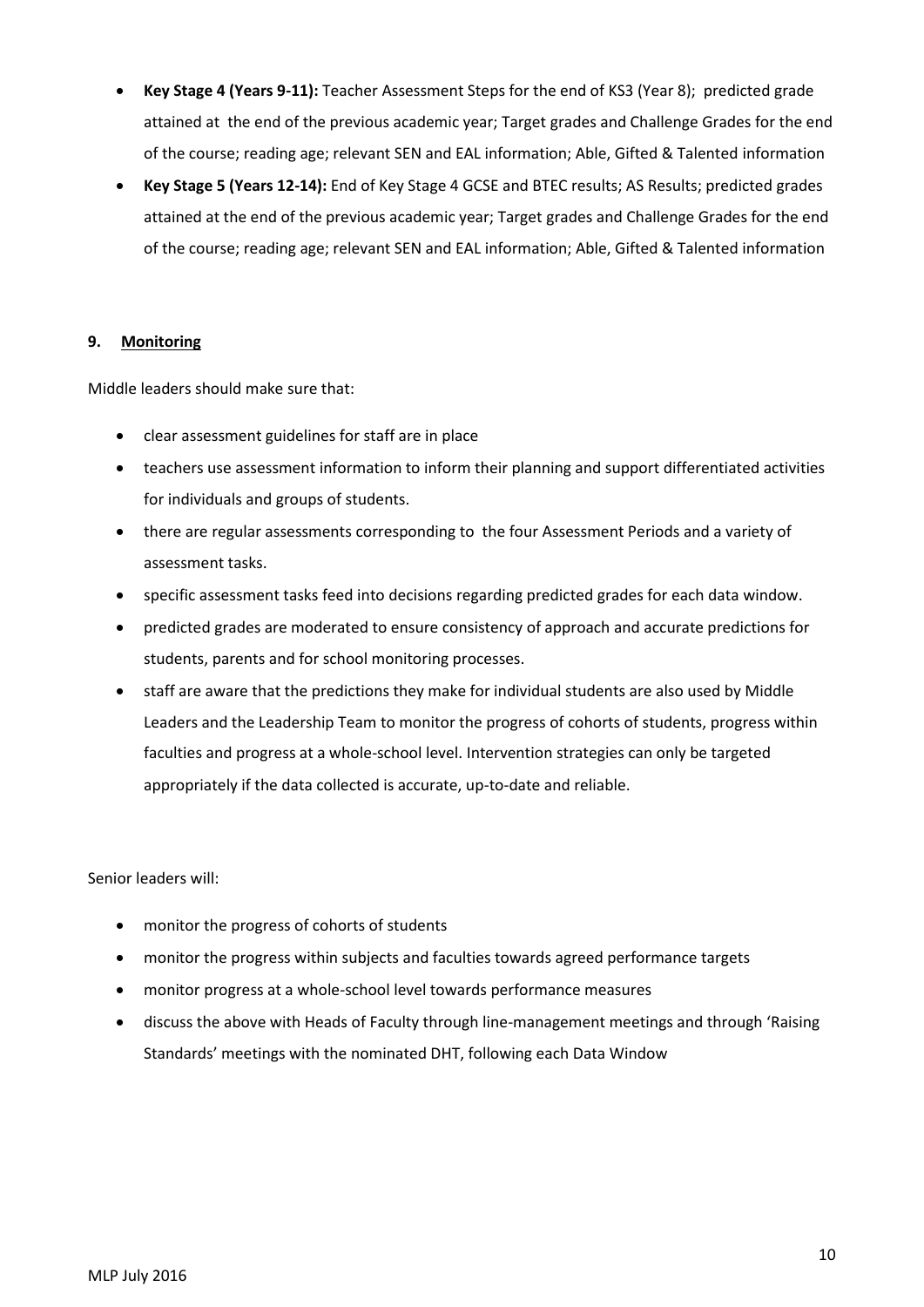### **10. Tracking and Interventions**

After each Data Window, monitoring of student progress and effort grades will occur at various levels:

- **Tutors** –will feed into the mentoring process and target setting activities in tutor time
- **Heads of House** underachievement across subjects will trigger interventions
- **Heads of Faculty** underachievement of individual students and groups will trigger interventions
- **Leadership Team** key exam cohorts will be monitored for patterns of underachievement which will result in targeted interventions for groups of students.

Through mentoring we ensure students and parents/carers are involved in setting short term goals and monitoring progress. After the publication of every profile, the mentor will discuss with students one-toone successes and areas of concern. The mentor and student will agree a specific short term target for the student to action before the next profile to ensure progress is sustained and s/he keeps on track.

*Please also refer to the school's Academic Interventions SOP 2015.*

### **11. Parents' Evenings**

Once a year each Year group has a parents evening where parents will be able to talk with classroom teachers about the predicted grades set in the profile and the progress and effort their son/daughter is making in the year. Again this is an opportunity for subject specific targets to be agreed between home and school.

**Please note:** It is a requirement that, for each Parent's Evening, relevant class sets of books / folders should be marked up-to-date, and be discussed as part of the conversation with parents and students.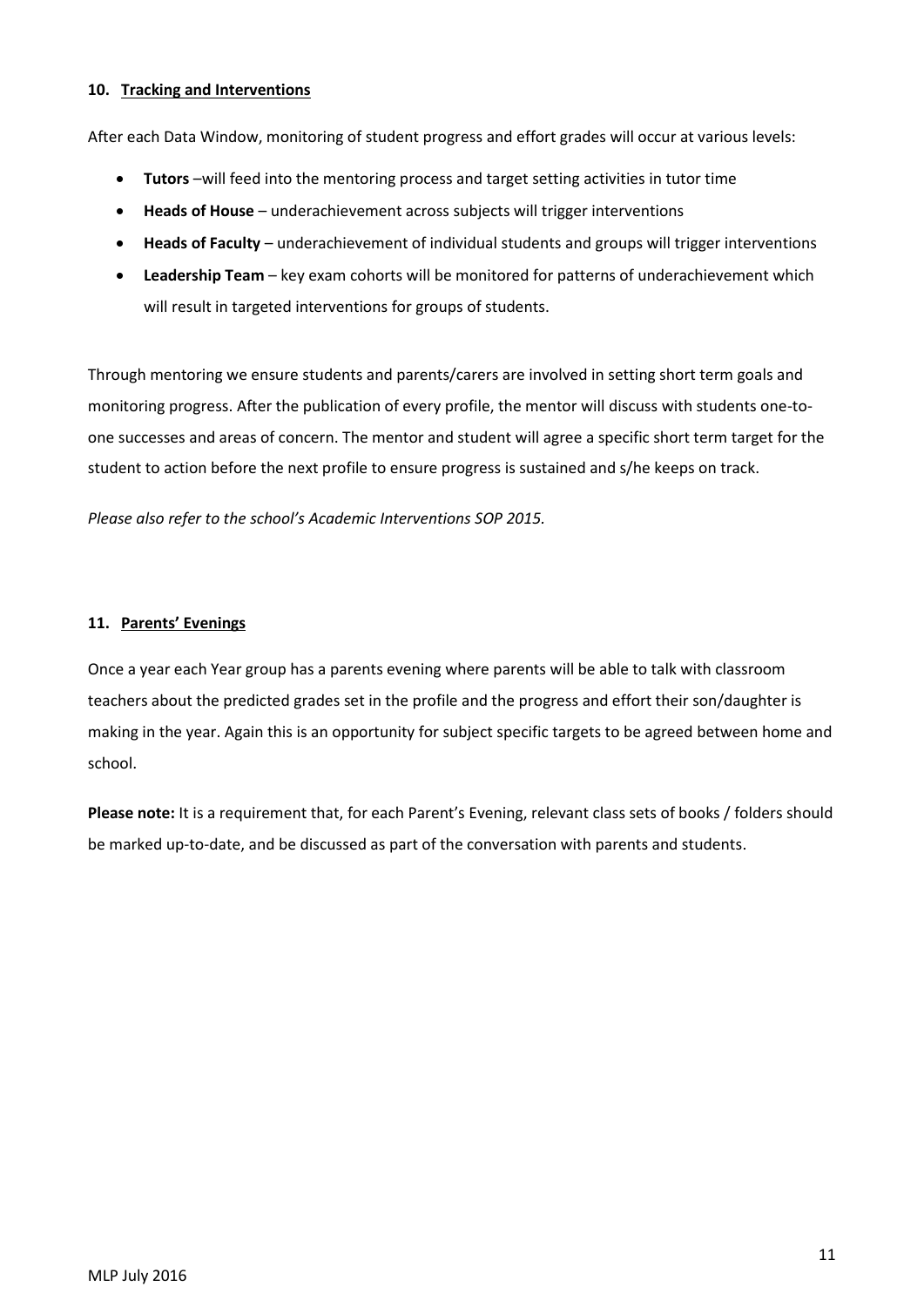# **Appendix 1: sample KS3 Student Profiles**

| Student: Peter Pewpill, Form: BM4, Year: 8 |                                |                      |    |         |                                              |               |         |                                                       |        |          |                                |               |          |                                                              | Attendance: 98.2% Authorised Absences: 5 Unauthorised Absences: 0 |
|--------------------------------------------|--------------------------------|----------------------|----|---------|----------------------------------------------|---------------|---------|-------------------------------------------------------|--------|----------|--------------------------------|---------------|----------|--------------------------------------------------------------|-------------------------------------------------------------------|
| <b>SUBJECT</b>                             | End of KS3                     | End of<br>KS3        |    | Jul-Oct |                                              |               | Nov-Dec |                                                       |        | Jan-Mar  |                                |               | Apr-Jun  |                                                              | <b>Achievement &amp; Targets</b>                                  |
|                                            | Target Step Challenge   Effort | <b>Step</b>          |    | WaS     | <b>PS</b>                                    | <b>Effort</b> | WaS     | <b>PS</b>                                             | Effort | WaS      | <b>PS</b>                      | <b>Effort</b> | WaS      |                                                              | PS Set: date                                                      |
| <b>ENGLISH</b>                             | s3a                            | s4b                  | R  |         | s3c s3b R                                    |               |         | S3c S3b G                                             |        |          | $ \text{s3b} $ s3a $  $ G      |               |          |                                                              | S3a S3a Comment<br>• Target                                       |
| <b>MATHS</b>                               | s3 <sub>b</sub>                | s4c                  | G. |         | $ \textsf{s3c}   \textsf{s3a}   \textsf{V} $ |               |         | s3b  s3a    V                                         |        |          | $ \texttt{s3a} \texttt{s4c}  $ | $\mathbf{V}$  |          |                                                              | s4c s4c Comment<br>• Target                                       |
| <b>SCIENCE</b>                             | s3b                            | s4c                  | R  |         | <mark>ls2a s3c   R</mark>                    |               |         | $ \mathsf{s2a} \mathsf{s3c}   \overline{\mathsf{R}} $ |        |          | S3c <mark>s3c   R</mark>       |               |          |                                                              | S3c S3c Comment<br>• Target                                       |
| <b>RELIGION &amp; LIFE</b>                 | s3a                            | s4b                  | R  |         | s2b s3c R                                    |               |         | <mark>│s2a│</mark> s3c│ U                             |        |          | <mark>ls2a </mark> s2a ∥       | $\mathsf{U}$  |          |                                                              | <b>s2a</b> s2a Comment                                            |
| $\cdots$                                   | $\sim$ $\sim$ $\sim$           | $\sim$ $\sim$ $\sim$ |    |         |                                              |               |         |                                                       |        | $\cdots$ |                                |               | $\cdots$ | $\begin{array}{ccc} \bullet & \bullet & \bullet \end{array}$ |                                                                   |
|                                            |                                |                      |    |         |                                              |               |         |                                                       |        |          |                                |               |          |                                                              |                                                                   |
|                                            |                                |                      |    |         |                                              |               |         |                                                       |        |          |                                |               |          |                                                              |                                                                   |

Peter Pewpill achieved a Level 4a in English and 4b in Maths at KS2. Therefore he is assigned to the 'Developing' band for both subjects on entry in Year 7.

## **Key:**

| Colour | <b>Effort</b>        | <b>Working at Step (WaS)</b>                                              | <b>Predicted Step (PS)</b>                                    |
|--------|----------------------|---------------------------------------------------------------------------|---------------------------------------------------------------|
|        | Excellent            | Working significantly above age expectation. GCSE indicator: g8 or better | <b>Excellent progress:</b> on track to achieve Challenge Step |
|        | Very good            | Working above age expectation. GCSE indicator: g6 or better               | Very good progress: on track to exceed Target Step            |
|        | Good                 | Working at age expectation. GCSE indicator: g5 or better                  | <b>Good progress:</b> on track to achieve Target Step         |
|        | Requires improvement | Working below age expectation. GCSE indicator: g4 or better               | Progress towards Target Step requires improvement             |
|        | Unsatisfactory       | Working significantly below age expectation. GCSE indicator: g3 or better | Progress towards Target Step is <i>unsatisfactory</i>         |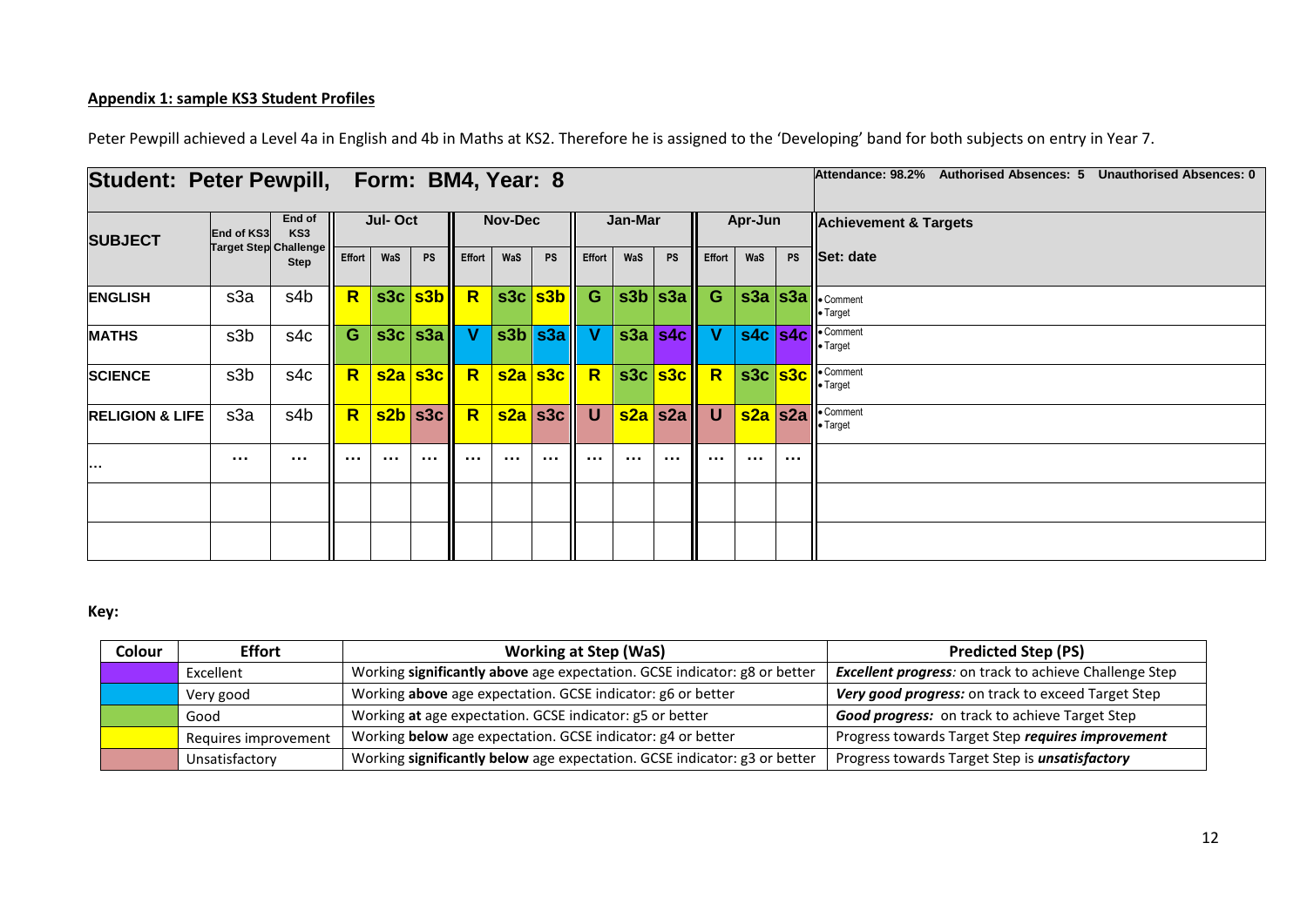Serhan Stewdent achieved a Level 3a in English and 3b in Maths at KS2. Therefore he is assigned to the 'Foundation' band for both subjects on entry in Year 7.

| Student: Serhan Stewdent, Form: CS5, Year: 7 |                              |                           |        |          |               |                |     |                              |          |          |                                              | Authorised Absences: 3 Unauthorised Absences: 0<br>Attendance: 99.1% |          |          |                                             |
|----------------------------------------------|------------------------------|---------------------------|--------|----------|---------------|----------------|-----|------------------------------|----------|----------|----------------------------------------------|----------------------------------------------------------------------|----------|----------|---------------------------------------------|
| <b>SUBJECT</b>                               | <b>End of KS3</b>            | End of<br>KS <sub>3</sub> |        | Jul-Oct  |               | <b>Nov-Dec</b> |     |                              | Jan-Mar  |          |                                              | Apr-Jun                                                              |          |          | Achievement & Targets                       |
|                                              | <b>Target Step Challenge</b> | <b>Step</b>               | Effort | WaS      | <b>PS</b>     | Effort         | WaS | <b>PS</b>                    | Effort   | WaS      | <b>PS</b>                                    | <b>Effort</b>                                                        | WaS      |          | PS Set: date                                |
| <b>ENGLISH</b>                               | s <sub>2</sub> a             | s3b                       | R      |          | s1b s2b R     |                |     | s1b s2b G                    |          |          | $ \sin 2a $ G                                |                                                                      |          |          | s1a s2a <u>Comment</u><br><b>I</b> . Target |
| <b>MATHS</b>                                 | s <sub>2</sub> b             | s3c                       | G.     |          | $s1b s2b $ V  |                |     | s1a s2b V                    |          |          | s1a s2a V                                    |                                                                      |          |          | s2c s3c Comment<br>• Target                 |
| <b>SCIENCE</b>                               | s <sub>2</sub> b             | s3c                       | G.     |          | $s1c  s2b $ G |                |     | <mark>ls1b </mark> ls2b    G |          |          | $ \textsf{S1b}   \textsf{S2b}   \textsf{G} $ |                                                                      |          |          | s1a s2b <u>Comment</u><br>• Target          |
| <b>RELIGION &amp; LIFE</b>                   | s <sub>2</sub> a             | s3b                       | G      |          | s1c s2b G     |                |     | $ s1b s2b $ E                |          |          | $ \mathsf{s1a} \mathsf{s2a}  \mathsf{G} $    |                                                                      |          |          | s2c s2a   Comment<br><b>I</b> . Target      |
| .                                            | $\sim 100$                   | $\sim 0.1$                |        | $\cdots$ |               | $\cdots$       |     | $\cdots$                     | $\cdots$ | $\cdots$ | $\cdots$                                     |                                                                      | $\cdots$ | $\cdots$ |                                             |
|                                              |                              |                           |        |          |               |                |     |                              |          |          |                                              |                                                                      |          |          |                                             |
|                                              |                              |                           |        |          |               |                |     |                              |          |          |                                              |                                                                      |          |          |                                             |

# **Key:**

| Colour | <b>Effort</b>        | <b>Working at Step (WaS)</b>                                              | <b>Predicted Step (PS)</b>                                    |
|--------|----------------------|---------------------------------------------------------------------------|---------------------------------------------------------------|
|        | Excellent            | Working significantly above age expectation. GCSE indicator: g8 or better | <b>Excellent progress:</b> on track to achieve Challenge Step |
|        | Very good            | Working above age expectation. GCSE indicator: g6 or better               | Very good progress: on track to exceed Target Step            |
|        | Good                 | Working at age expectation. GCSE indicator: g5 or better                  | Good progress: on track to achieve Target Step                |
|        | Requires improvement | Working below age expectation. GCSE indicator: g4 or better               | Progress towards Target Step requires improvement             |
|        | Unsatisfactory       | Working significantly below age expectation. GCSE indicator: g3 or better | Progress towards Target Step is <i>unsatisfactory</i>         |